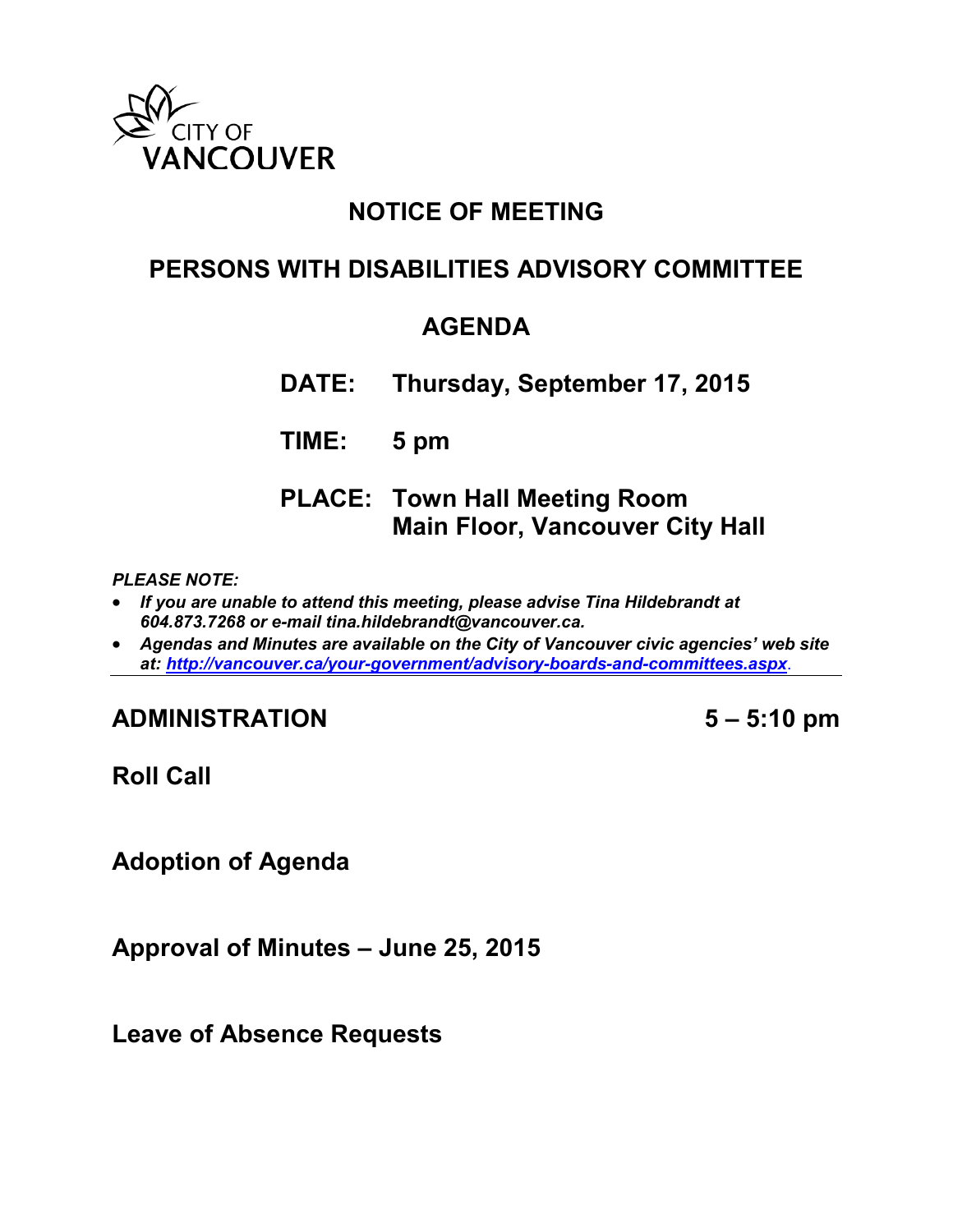# **BUSINESS**

### **1. City of Vancouver – Requests for Input 5:10 – 5:55 pm**

- a) Seaside Greenway Karla Kloepper *(5:10 – 5:30 pm)*
- b) 10th Avenue Corridor Karla Kloepper *(5:30 – 5:50 pm)*
- c) Naming of PWDAC Contacts Jacques Courteau *(5:50 – 5:55 pm)*

## **2. Liaison Reports 5:55 – 6:10 pm**

- Councillor George Affleck
- Councillor Melissa De Genova
- Commissioner Michael Wiebe
- Trustee Christopher Richardson
- Stephanie Kripps, VPL
- Staff Liaison Branca Verde, re: Wheelchair Accessibility Symbol

### **3. Sub-Committee Reports 6:10 – 6:35 pm**

- a) Accessible City
- b) Transportation
- c) Communication/Education
- d) Housing